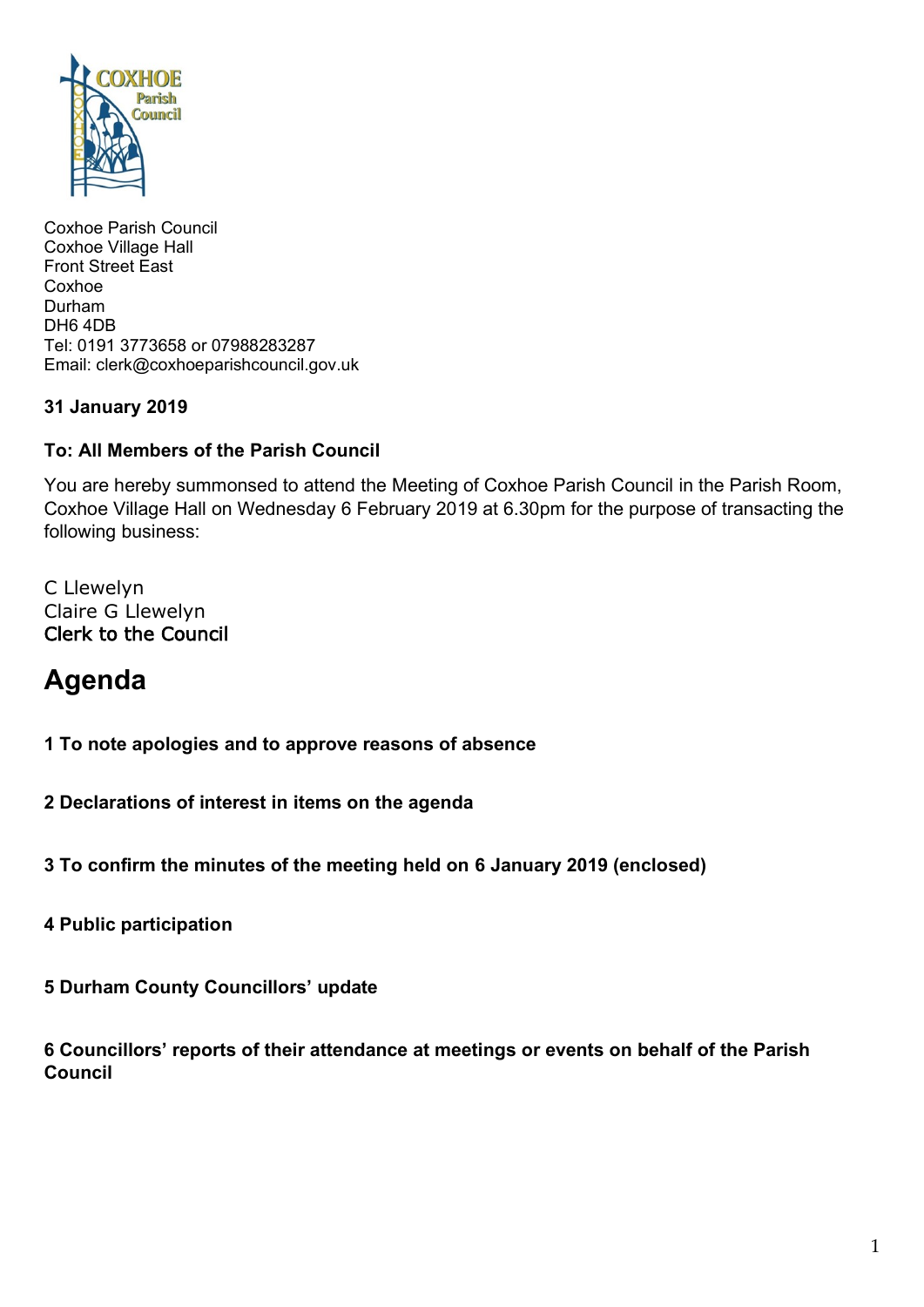# **7 Land, Buildings and Open Spaces (reports enclosed)**

- a) Cricket Ground
- b) Limes development signage and second railway gate
- c) Request for easement at Lowfield Bungalow
- d) Valuation Lane opposite Coxhoe Village Hall
- e) Clarence Railway creation of cycle path and walkway
- f) Kingswood planting
- g) St Mary's churchyard noticeboard
- h) Bower Court fencing

#### **8 Parking**

- a) Quarrington Hill
- b) Cornforth Lane survey results (enclosed)
- c) Coxhoe Primary School Parking
- d) Parking on Parish Council Land
- e) Coxhoe Village Hall parking restriction enforcement
- f) Co-op parking

#### **9 Grounds Maintenance contract decision on tenders received (report enclosed)**

#### **10 Youth Provision**

a) Youth Worker Report (to follow)

#### **11 Clerk's Report**

- a) Chronicle printing and leaflets
- b) Councillors training

#### **12 Review of Internal Audit and appointment of Internal Auditor (report enclosed)**

#### **13 Financial matters including Annual Governance**

- a) Finance Report, bank reconciliation and payment schedule (enclosed)
- b) Budget (enclosed)
- c) Pre-paid debit, debit and credit card (report enclosed)

#### **14 Financial Risk Assessment (report enclosed)**

#### **15 Village Hall CCTV, Insurance Claim and Valuation (report enclosed)**

#### **16 Parish Plan 3 (report enclosed)**

# **17 Agreement of Policies and Council documents (enclosed)**

- a) Equal Opportunities Policy
- b) Dignity Policy
- c) Volunteer Policy
- d) Bereavement Policy
- e) Training Policy